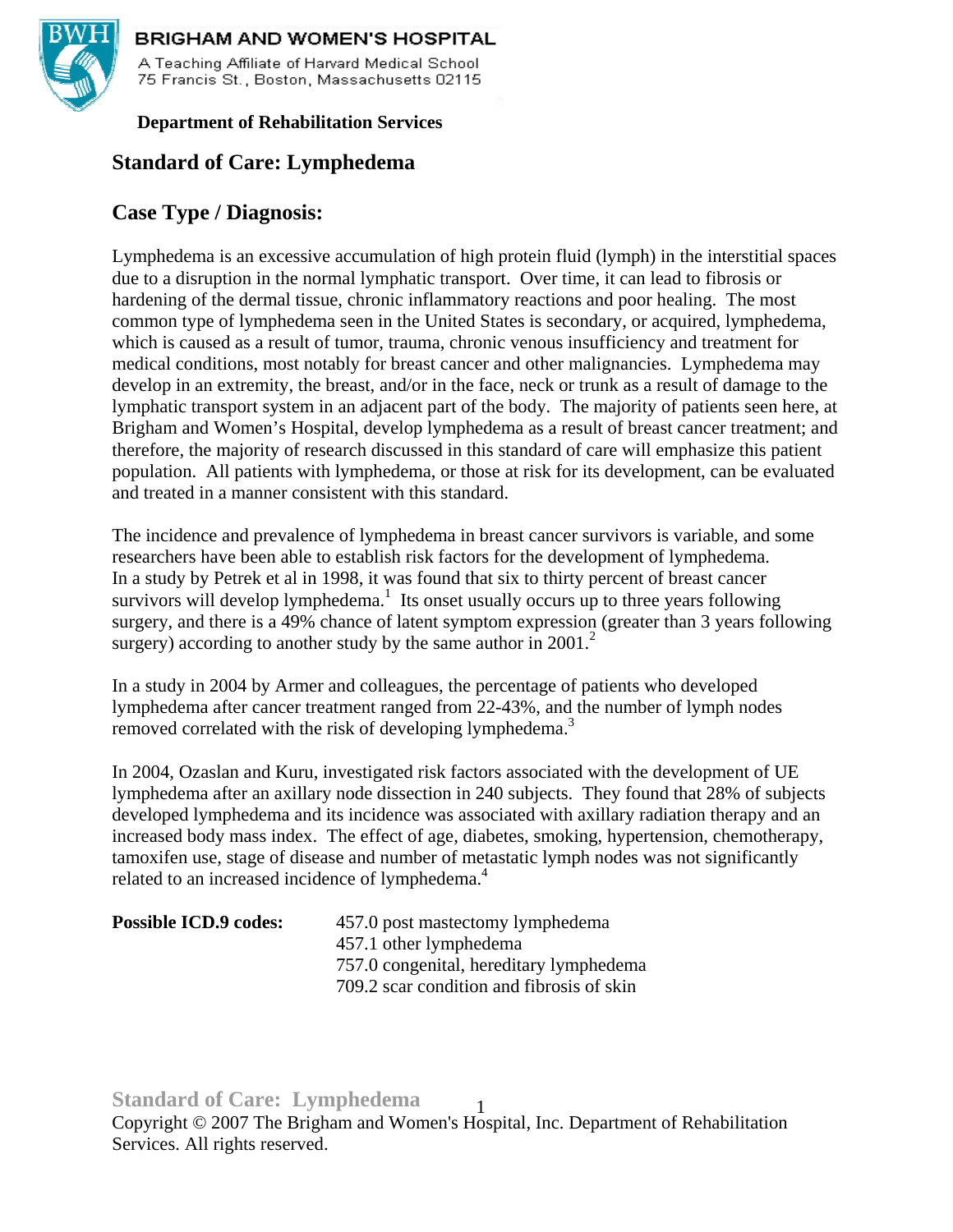# **Indications for Treatment:**

- 1. Loss of functional use of an upper or lower extremity (UE or LE) due to size, weight, and loss of motion
- *2.* Girth measurements indicating > 2cm difference between the affected and non-affected limb at 3 measured points along the extremity
- 3. Scar tissue formation that limits normal range of motion (ROM) and function, and disrupts normal lymphatic drainage
- 4. Palliative care pain relief, comfort and prevention of further functional loss of the affected limb
- 5. Loss of range of motion that limits a patient's ability to obtain the proper radiation position

# **Contraindications / Precautions for Treatment:**

General Contraindications

- No heat in the involved quadrant
- No blood pressure taken in the involved extremity
- No exercise with active infection
- No exercise with excessive pain
- No ultrasound in the involved quadrant for patients with a history of cancer only

General Precautions

- Rapid exacerbation of lymphedema as it may be a sign of a deep vein thrombosis or new malignancy
- New redness in the involved extremity as it may be a sign of infection
- Unmanaged lymphedema

Manual lymph drainage (MLD)

# Contraindications:

- 1. Active infection: e.g. cellulitis
- 2. Signs and symptoms include: erythema, warmth, local edema, tenderness to touch, and potentially systemic signs of fever, chills and myalgias
- 3. Impaired arterial perfusion
- 4. Potential or known malignant tumor that has not been treated
- 5. Malignant tumor that is in the early stage of treatment and is in the area to be addressed with MLD. The patient should complete 2-3 cycles of chemotherapy prior to initiating treatment. See below for precautions in cases of palliative care.

# Precautions:

- 1. History of cardiac disease, specifically congestive heart failure (CHF), obtain clearance from cardiologist to begin MLD
- 2. Renal failure
- 3. Current medical treatment for malignant tumor. MLD is considered palliative in this case and the patient, therapist and MD agree that the potential benefits of MLD in providing comfort outweigh the potential risk of spreading the disease.

# **Standard of Care: Lymphedema**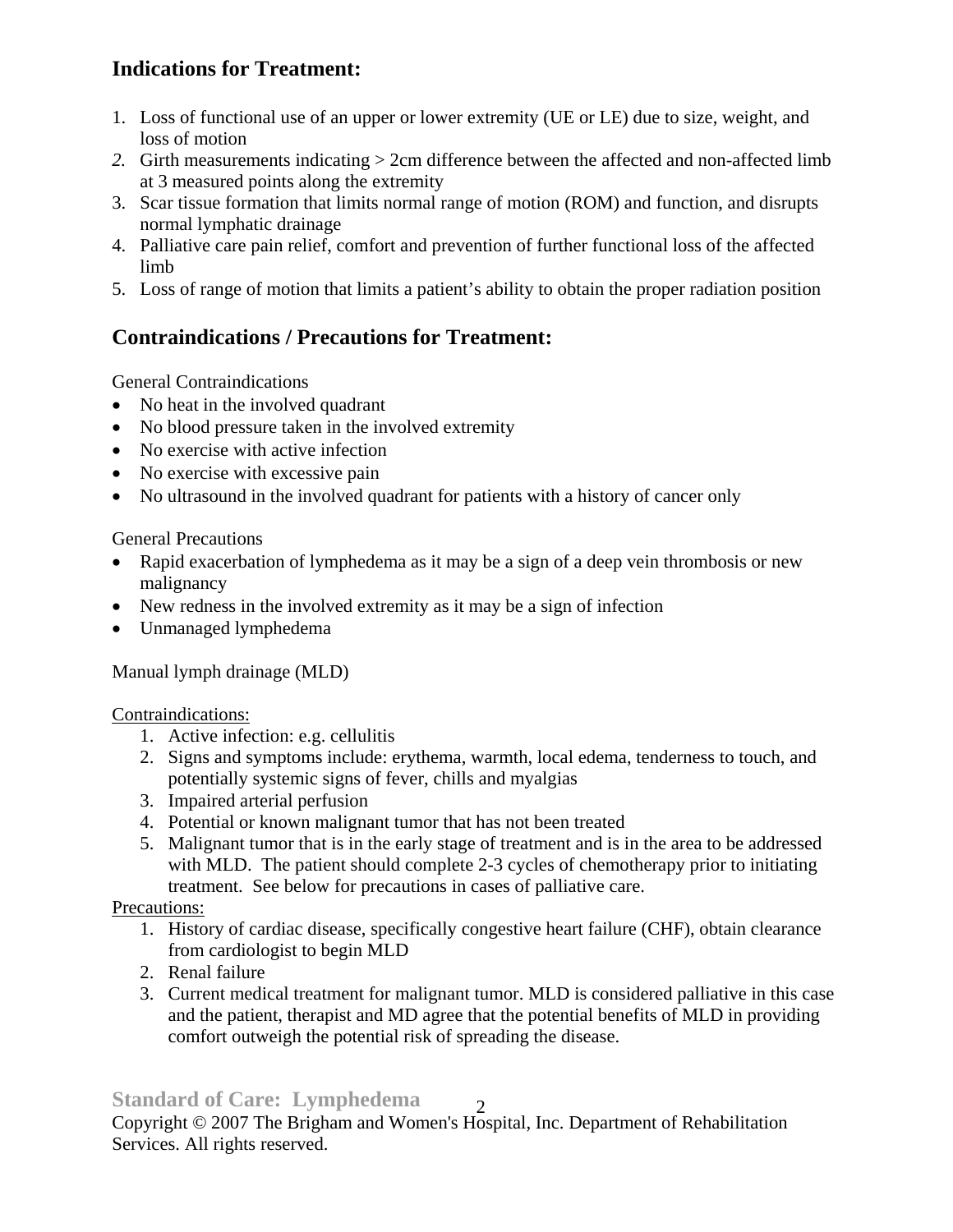- 4. History of deep vein thrombosis and current use of anticoagulation medications.
- 5. History of insulin dependent diabetes mellitus (IDDM) or non-insulin dependent diabetes mellitus (NIDDM) as altering fluid balance may alter blood sugar levels

# Compression Bandages and Garments

Contraindications:

- 1. Arterial disease and/or ulcers. An arterial Doppler or perfusion test can be used to rule them out.
	- a. Signs and symptoms of arterial disease include: diminished pulse compared to opposite extremity; pale, bluish, smooth, shiny and cold or clammy skin; and presence of arterial ulcers. Test for capillary refill in the nail beds.
	- b. Signs and symptoms of arterial ulcers: distal 1/3 of lower leg, small, round, shallow, little drainage, pain with elevation.
- 2. Signs of infection or wound

# Compression Pumps

Contraindications:

1. Do not use on a brawny extremity, as it will be extremely painful. Soften tissues prior to using a compression pump.

# **Evaluation:**

# **Medical History**:

- Past medical history through patient interview, review of the medical record, computerized longitudinal medical record (LMR) and medical history questionnaire
- Previous and current oncological history including diagnosis; grade and stage of tumor; past, current and planned treatments; results of treatment and complications, if applicable

# **History of Present Illness**:

- Past and current history of lymphedema, treatment and results. Current compliance with home exercise program and maintenance techniques
- Include history of complications that arose during the patient's course of treatment
- Review pertinent radiological studies and operative reports

# **Social History**:

- Note the patient's prior functional level, family/caregiver support available, professional roles and expectations, social/family roles and expectations, leisure time activities and current level of function including ADL'S, work responsibilities, leisure tasks, and family roles
- Consider functional tasks that require upper extremity weight-bearing, excessive reaching, lifting or carrying loads with upper extremities.

# **Medications:**

• Review the patient's current medications and consider the effects that an altered fluid balance will have on effectiveness or potency of these medications.

# **Standard of Care: Lymphedema**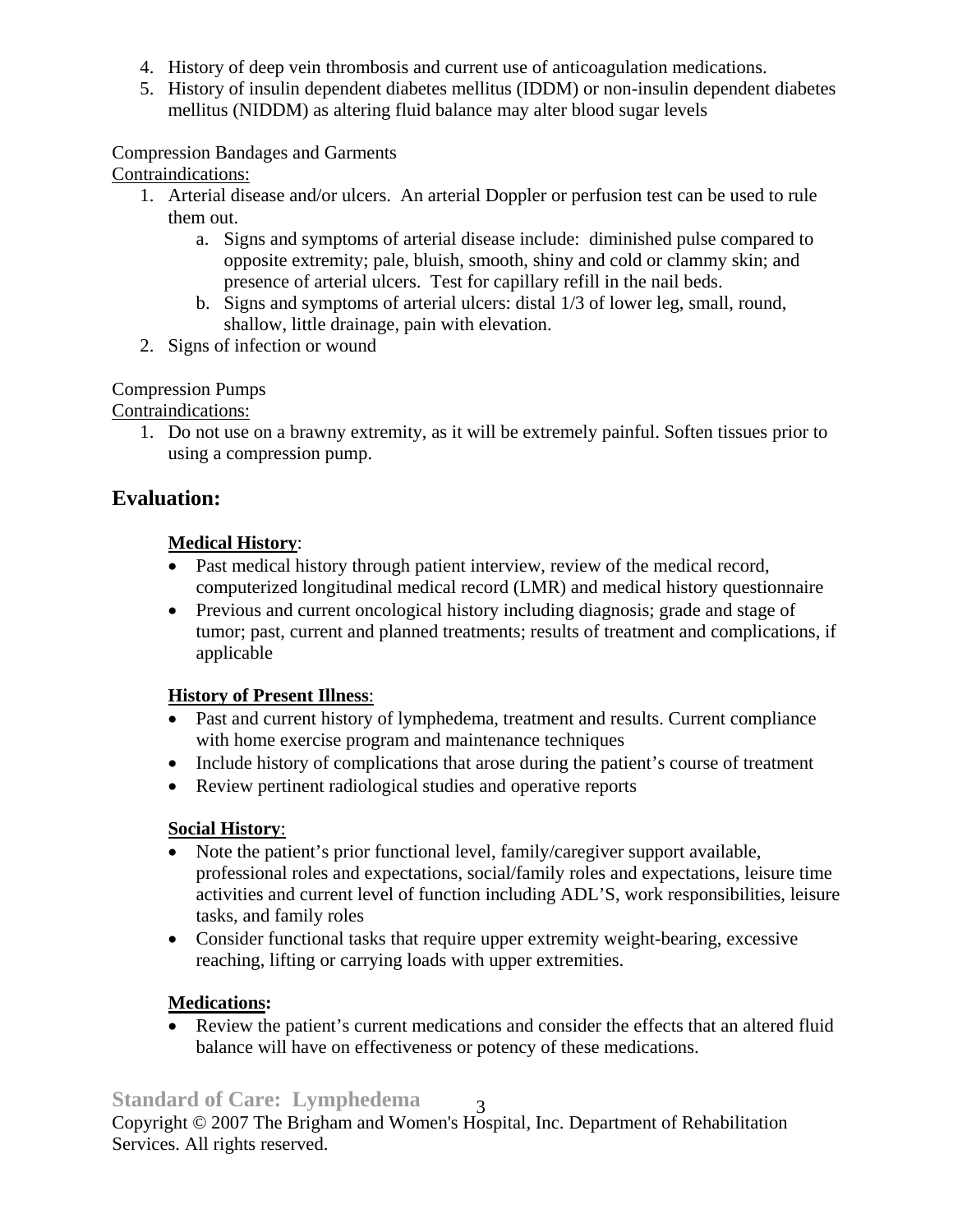- Educate patients regarding the need for increased blood sugar monitoring as treatment for lymphedema alters the fluid balance and may alter blood sugar levels.
- Common medications include analgesics, possibly narcotics for pain relief (percocet, oxycodone, oxycotin), chemotherapy agents (cytoxan, adriamycin, arimidex), hormone treatments, (tamoxifen, taxol), and/or neuromuscular medications (neurotin).
- Side effects of these medications are vast and may include: $5$ 
	- 1. Chemotherapy agents: nausea/vomiting, alopecia, increased risk for infection, cardiac toxicity, neuropathy, movement disorders, weakness, and memory deficits.
	- 2. Hormone therapy: hot flashes, peripheral edema, skin rash, nausea, arthralgias, myalgias, headaches, peripheral neuropathy, depression, dyspnea, thrombophlebitis
	- 3. Narcotic analgesics: lightheadedness, dizziness, sedation, dysphoric mood
	- 4. Neurontin: peripheral edema, dizziness, myalgias, ataxia, mood swings, fatigue

#### **Examination**

This section is intended to capture the most commonly used assessment tools for this case type/diagnosis. It is not intended to be either inclusive or exclusive of assessment tools.

#### **Observation:**

- Skin: note appearance of skin: thin, taut, shiny, presence of fibrosis/hardness, color, presence of edema (pitting or non-pitting)
- Scars: appearance, location, color
- Wounds: size, location, color, drainage, dressing, sutures

#### **Palpation/Skin and scar assessment:**

- Assess overall skin tissue texture: note presence of scars and adhesions, describe the tissue quality: brawny and fibrous, soft and pliable, note the presence of orange peel texture, which may be present in patients with inflammatory breast cancer.
- Assess scar tissue: note location and size of scar, type of scar (hypertrophic, keloid, or widespread), texture (thick, rigid and raised or flattened and softened), presence of adhesions, and mobility of scar (poor, fair, good, or normal)

#### **Limb girth:**

- Compare affected extremity to non-affected extremity
- Use a tape measure at set marks on the skin. To achieve consistent and reliable measurements position the patient supine and position the tape measure with its distal border on the mark to be measured. The tape measure should be taut but not indenting or pulling on the skin.
	- For upper extremity measurements, mark the skin at the proximal tip of the ulnar styloid process and mark at every 5 cm proximally for the length of the arm.

#### **Standard of Care: Lymphedema**

Copyright © 2007 The Brigham and Women's Hospital, Inc. Department of Rehabilitation Services. All rights reserved.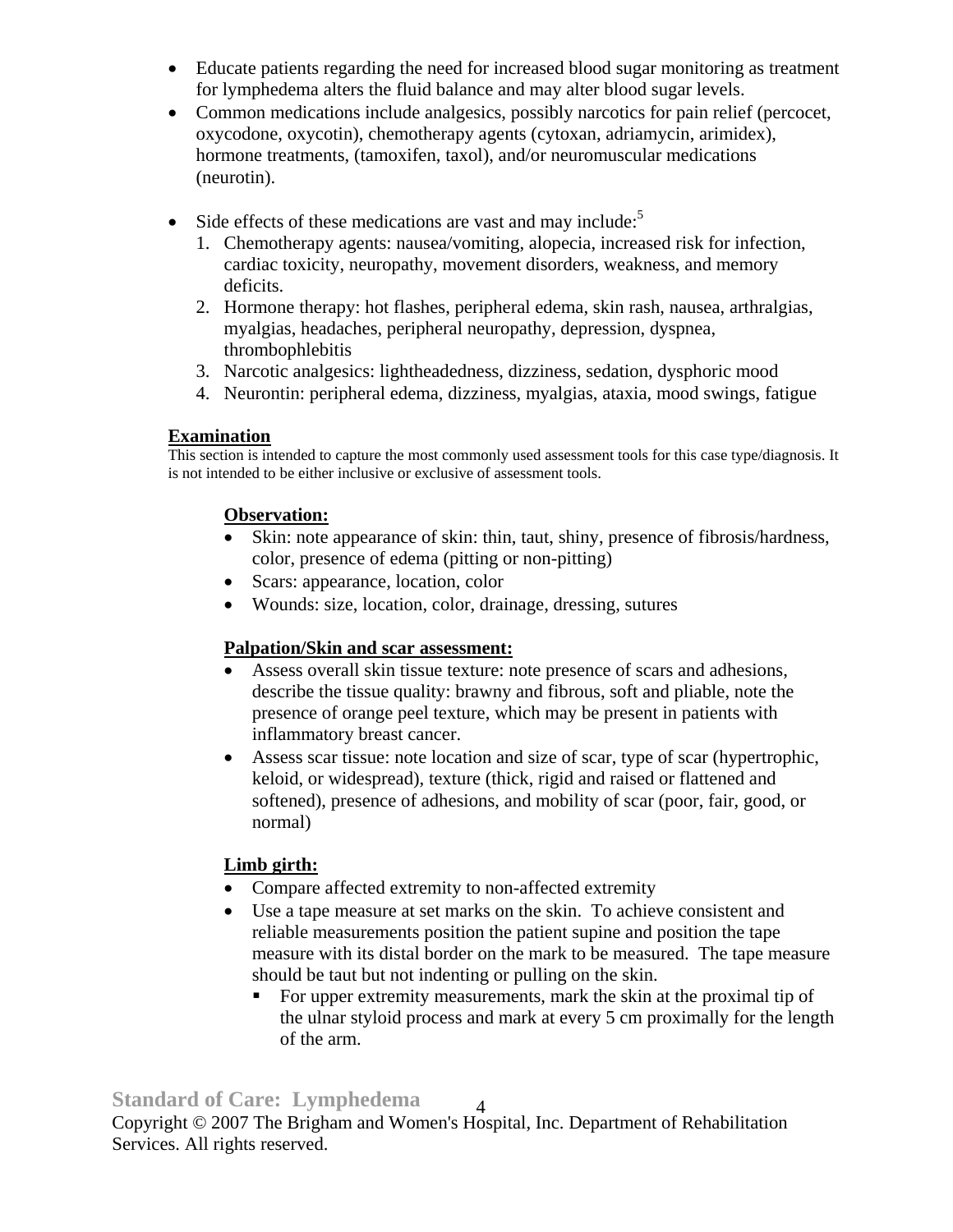- For the lower extremity measurements, mark the skin at the proximal tip of the lateral malleolus and then at every 10 cm proximally for the length of the leg.
- Use volumetric measurements, if available
- Record measurements using the lymphedema girth measurement form.
- Classifications of lymphedema using the American system $6$ :
	- Mild 1.5-3.0 cm; Moderate 3.1-5.0 cm; Severe > 5.0 cm
- Grades or stages of lymphedema according to the International Society of  $Lymphology<sup>7</sup>$ 
	- Grade I: pitting edema, partially reversible with elevation
	- Grade II: non-pitting edema, brawny skin, not reversible with elevation
	- Grade III: lymphostatic elephantitis, enormous swelling of the involved extremity, fibrosis and hardening of the dermal tissues, skin papillomas, acanthosis, fat deposits, and warty overgrowths may be present
- Within each stage, the severity can be based on limb volume compared to the non-affected limb:
	- $\blacksquare$  Minimal: < 20% increase in limb volume
	- Moderate: 20-40% increase in limb volume
	- Severe:  $> 40\%$  increase in limb volume
- For facial lymphedema, describe specific areas of increased swelling, note obstructed and visible facial bones

#### **Height and Weight:**

• Record the patient's height and weight and calculate the patient's Body Mass Index (BMI):

| Weight (pounds) $\times$ 703   | Weight (kg)                  |
|--------------------------------|------------------------------|
| [Height (inches)] <sup>2</sup> | [Height $(m)$ ] <sup>2</sup> |

- BMI online calculators can also be used to calculate BMI, e.g. www.nhlbisupport.com/bmi<sup>8</sup>
- Note recent changes in the patient's weight associated with the onset or change in severity of their lymphedema symptoms as a positive correlation has been described in the literature between BMI and the incidence of secondary lymphedema.<sup>9</sup>

# **Pain:**

- Use body chart to record location of pain and other symptoms.
- Rate pain using the visual/verbal analog scale (VAS).
- Note aggravating and relieving factors for pain symptoms and functional limitations associated with pain

#### **Posture/alignment:**

• Note cervical/thoracic/lumbar spine alignment, shoulder and scapular alignment and LE alignment as appropriate.

# **Standard of Care: Lymphedema**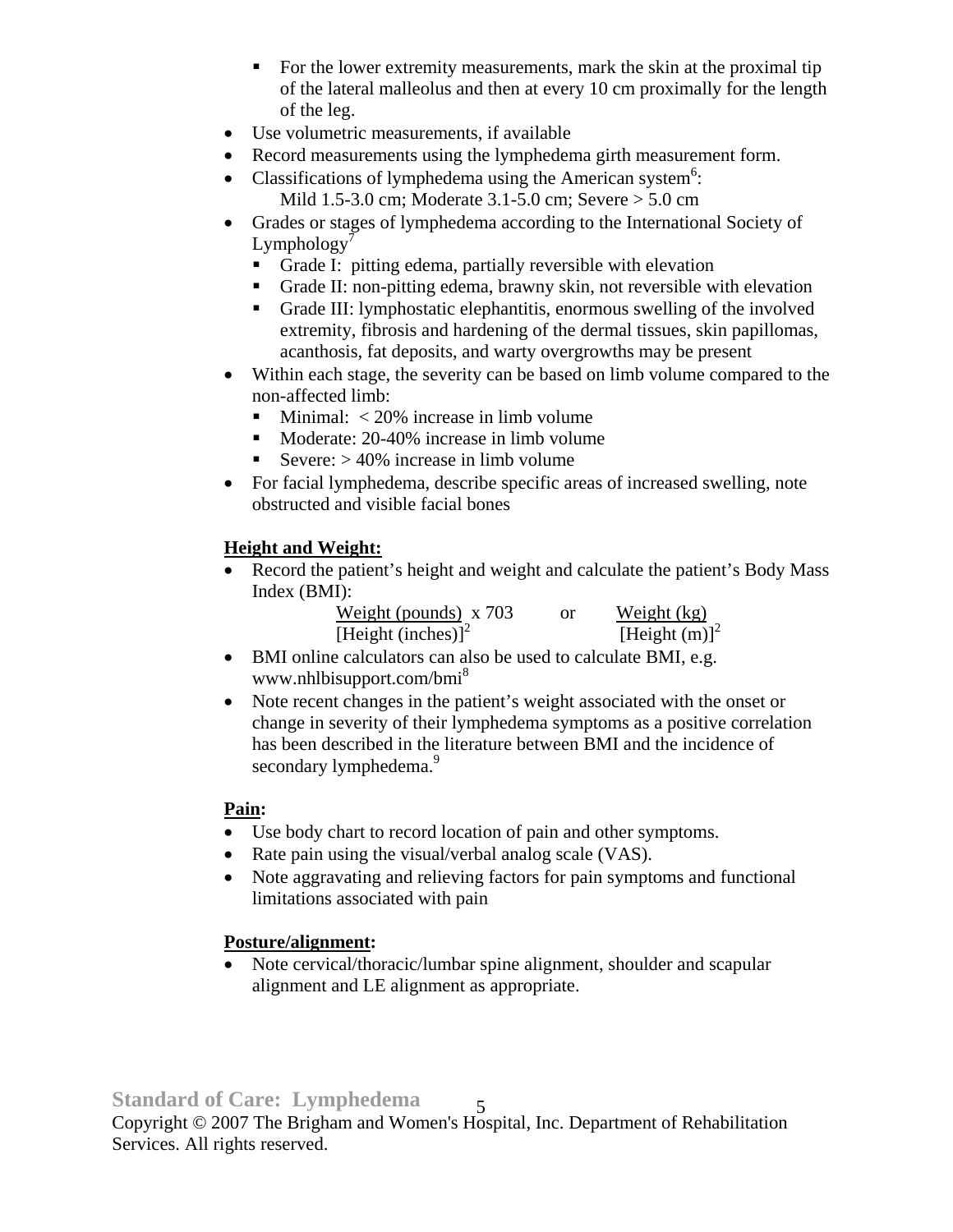### **Upper or Lower Quadrant Screen:**

- Assess appropriate myotomes, dermatomes and reflexes.
- Further assess cervical or lumbar spine as needed.

### **Sensation:**

- Assess light touch, pain, proprioception and stereognosis. The Semmes Weinstein can be used as appropriate to determine protective sensation in the involved limb.
- Expect posterior humeral and axillary numbness if a level 2 axillary dissection was performed as the intercostal brachial nerves are sacrificed during this procedure.

# **ROM:**

- Assess A/PROM and note end feel as appropriate
- Consider the influence of postural alignment on ROM
- Consider how limited motion will challenge the effectiveness of the pumping mechanism of the lymph system. The initial lymphatic vessels lack a muscular layer and require the contractions of surrounding muscles to pump the lymph. A patient with impaired motion, therefore, will experience a decreased effectiveness of the muscle pumping action on the lymphatic system. Often mild lymphedema will resolve after ROM is restored.

# **Joint mobility:**

- Assess glenohumeral capsular restrictions and scapular mobility as appropriate
- Assess LE joint mobility as appropriate given the specific areas of limitation and location of lymphedema
- Assess TMJ mobility as appropriate given presence of facial and neck lymphedema and patient reports with difficulty with mouth opening, chewing, talking, or other related symptoms.

#### **Strength:**

Use MMT, Jamar Dynamometer and/or digital hand held dynamometer as appropriate.

# **Coordination:**

- UE: consider hand-eye coordination and limb coordination as related to mobility and ADL tasks. Tests may include: rapid alternating movements, finger-to-nose, 9-hole pegboard, and the grooved pegboard tests. The clinician should start with gross motor coordination and progress to specific tests to further investigate deficits noted.
- LE: consider in terms of mobility, balance and ADL tasks. Tests may include rapid alternating movements, heel-to-shin and toe-tap-to-target.

# **Standard of Care: Lymphedema**

Copyright © 2007 The Brigham and Women's Hospital, Inc. Department of Rehabilitation Services. All rights reserved.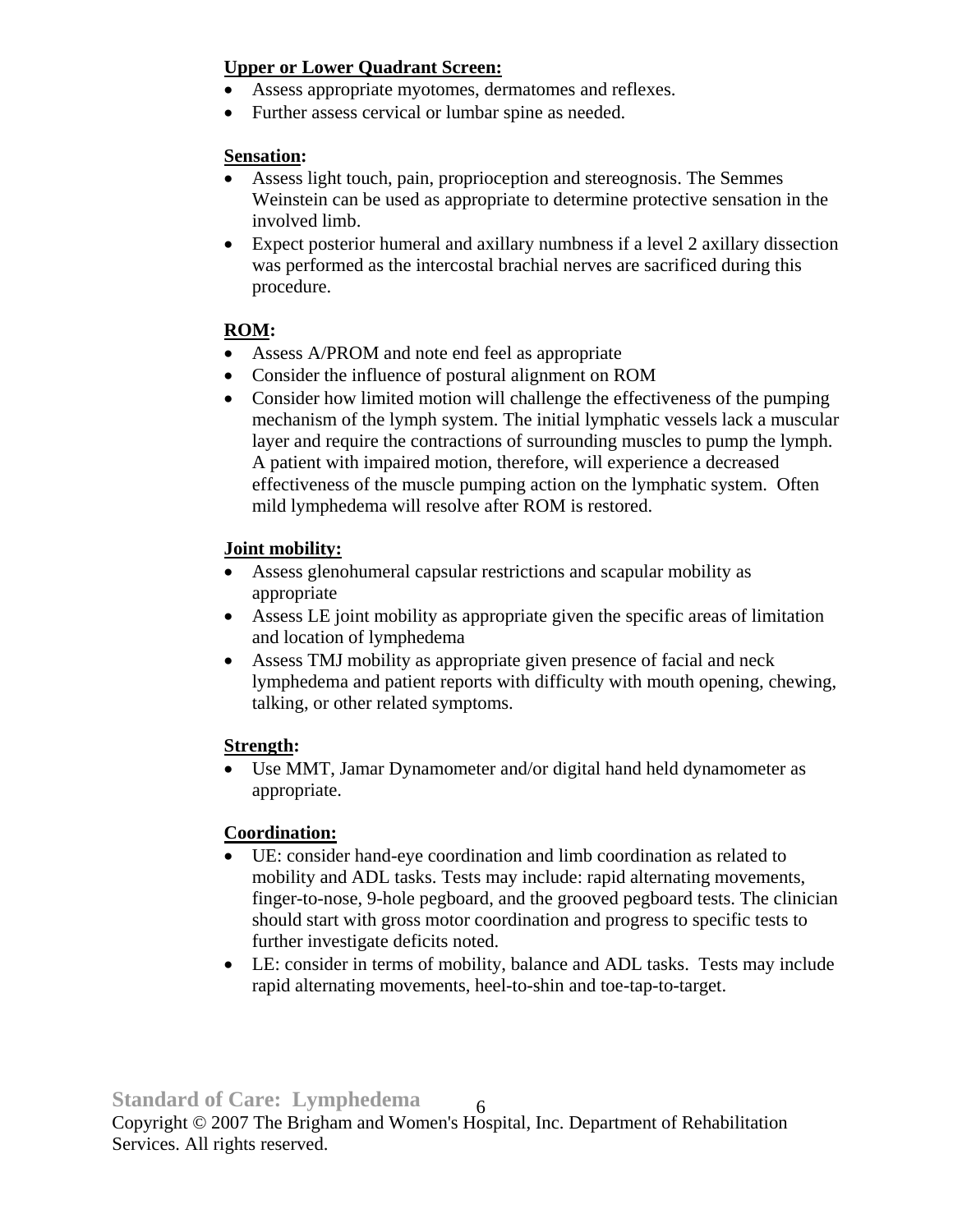# **Special Tests:**

- There are no special tests designed specifically for lymphedema, however, often patients have concomitant shoulder pathology. Rule out impingement syndrome, rotator cuff tears, labral tears, acromioclavicular osteoarthritis, and other pathologies by using the appropriate clinical tests and refer back to MD for imaging as needed.
- Use LE special tests as appropriate given the patient's report of symptoms and clinical findings.

### **Cardiovascular Endurance:**

• Assess vital signs including heart rate, blood pressure and oxygen saturation as appropriate. Consider the effect that mobilization of fluid has on the cardiovascular, respiratory and renal systems and monitor patients appropriately.

### **Cognition:**

- Orientation.
- Memory: Include short-term memory deficits that can affect learning and carry over of therapy program
- Learning style: Include visual, verbal, written, and a combination to best meet the needs of the patient for long term carry over of therapy interventions
- Knowledge: Include knowledge of the signs and symptoms of lymphedema, treatment options, lymphedema prevention and risk factor reduction strategies, and long-term management and precautions individually tailored for each patient.

# **Functional Status:**

- Assess how impairments and physical limitations impact independence with the following tasks:
	- Activities of daily living (ADL) including dressing, grooming, hygiene, and meal preparation
	- **Instrumental activities of daily living (IADL) including housework and** grocery shopping
	- **Recreational activities**
	- Vocational activities
- Assess compensatory strategies
- Use standardized outcome measures as appropriate. Consider using the Shoulder Pain and Disability Index (SPADI) for patients with UE lymphedema and Lower Extremity Functional Scale (LEFS) for patients with LE lymphedema

#### **Differential Diagnosis**:

Consider additional possibilities for an edematous limb:

• *Acute trauma or surgery.* Expect swelling for 6-8 weeks following trauma or surgery.

7

# **Standard of Care: Lymphedema**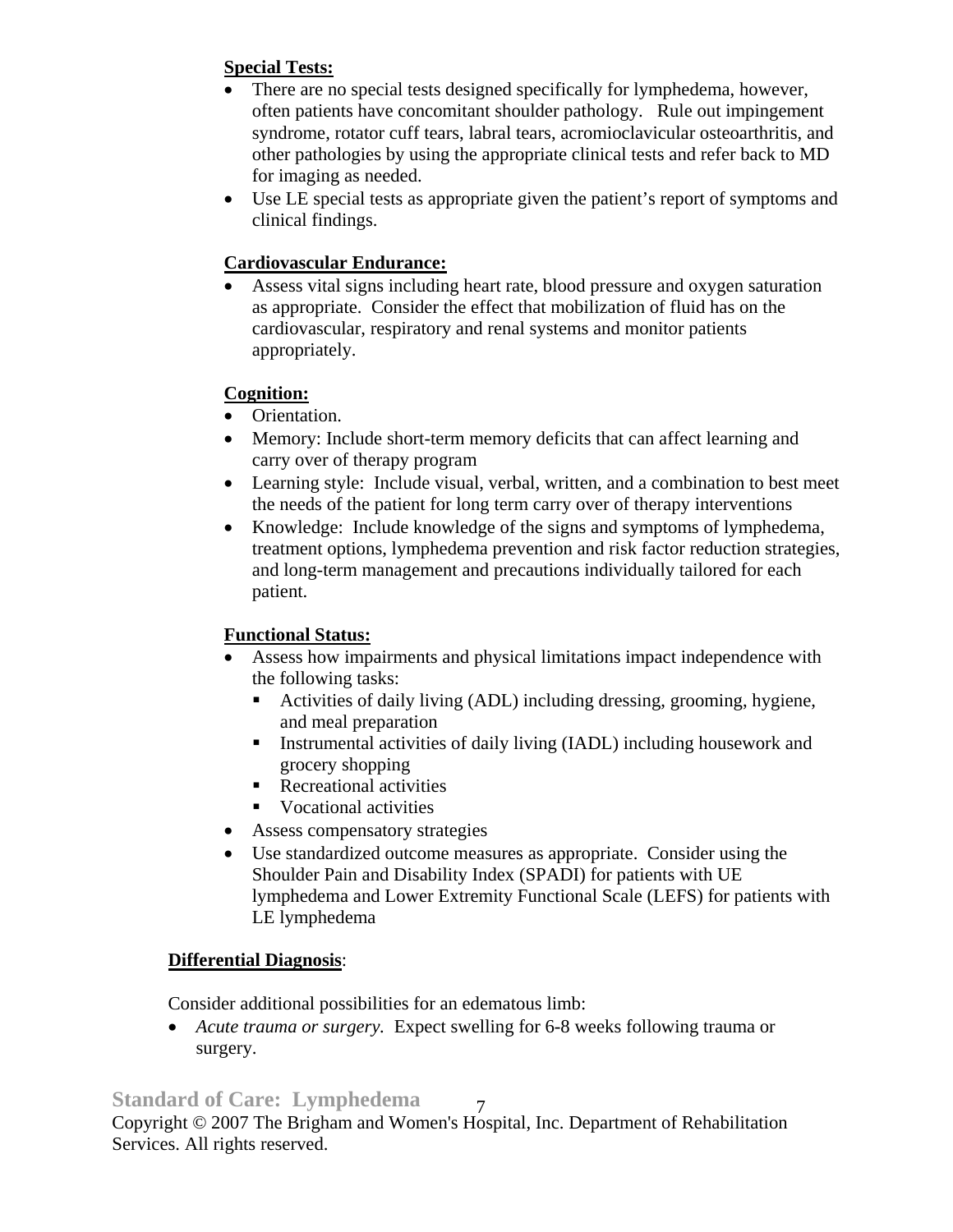- *Recurrent or metastatic disease.* This needs to be ruled out for any development of lymphedema without an identifiable cause. Inquire about most recent medical oncology appointments and diagnostic tests.
- *Thrombophlebitis or deep vein thrombosis (DVT).* This needs to be ruled out if the patient presents with warmth, redness, discoloration, and pain to muscle palpation in the affected extremity.
- *Arterial insufficiency*. This needs to be ruled out if the patient presents with coldness, pallor, cold sensitivity, and stiffness in the affected extremity.
- *Congestive Heart Failure.* Rule out fluid overload due to cardiovascular compromise. A patient with CHF must be cleared by his or her cardiologist prior to initiating manual lymphatic drainage techniques as the shift in fluid balance will alter the effectiveness of the cardiovascular pump.
- *Chronic Venous Insufficiency, Venous Stasis, Varicose Veins.* Edema is present only in dependent positions. Refer the patient to a vascular surgeon for further work up.
- *Lipedema.* Swelling of unknown etiology with bilateral, symmetrical fatty deposits, usually from ankles to pelvis.

# **Assessment:**

Establish Diagnosis and Need for Skilled Services

Patients with lymphedema often present with symptoms of fullness, tightness or heaviness in an extremity, altered sensation, and inability to wear rings, bracelets or other jewelry; and may report clothing feeling tight on the affected side. These patients may or may not have visible swelling of the affected extremity, but further evaluation may detect extremity girth differences. A difference of two centimeters or more at any measurement point, between the affected and non-affected extremity, warrants an occupational or physical therapy evaluation and subsequent treatment for lymphedema.<sup>10</sup> Patients with less of a measurement difference between their extremities (sometimes referred to as pre-clinical lymphedema) will benefit from skilled therapy interventions as well, especially if they present with reduced ROM, strength, and/or functional limitations. Treatment is beneficial for any patient who is at risk for future development of lymphedema in order to become independent in risk reduction strategies and to initiate a home exercise program and to provide a safe, effective progression of their daily and/or recreational activities.

#### **Problem List**

#### **Potential impairments include:**

- 1. Pain
- 2. Increased limb size, girth and weight
- 3. Decreased scar mobility
- 4. Altered sensation
- 5. Loss of ROM
- 6. Impaired strength
- 7. Impaired skin integrity

# **Standard of Care: Lymphedema**

Copyright © 2007 The Brigham and Women's Hospital, Inc. Department of Rehabilitation Services. All rights reserved.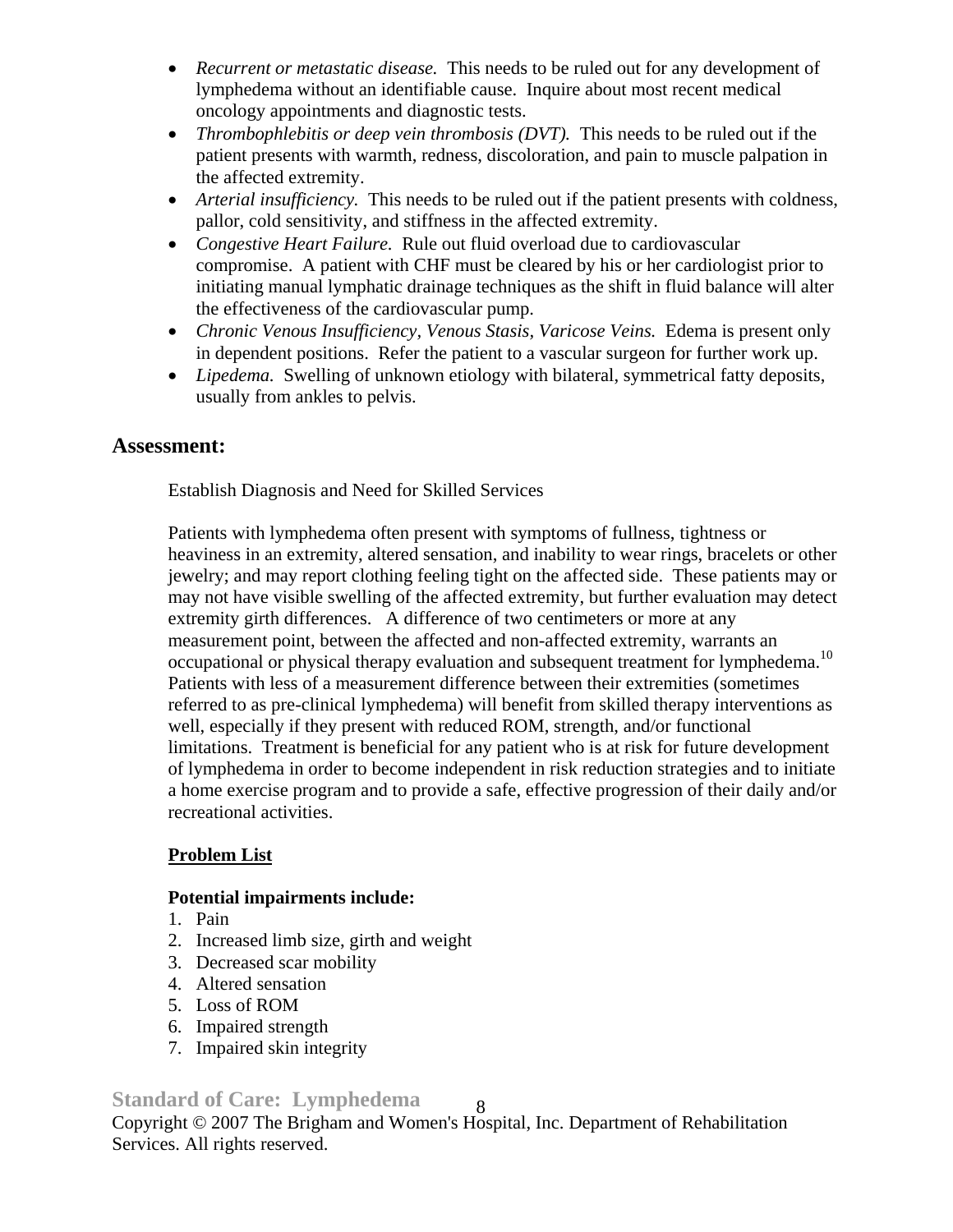- 8. Impaired endurance
- 9. Impaired coordination
- 10. Impaired balance
- 11. Impaired gait
- 12. Decreased functional independence
- 13. Lack of knowledge about lymphedema, treatment and prevention strategies

#### **Prognosis**:

A patient's response to therapy intervention will depend on multiple factors including the medical treatment regimen utilized, number and type of surgeries performed, complications with medical or surgical treatment, severity of lymphedema, chronicity of symptoms, and the presence of recurrent disease or metastases, as well as individual patient factors including their lifestyle, daily activities, work responsibilities and adherence to the therapy home program.

The prognosis for improvement with physical and occupational therapy intervention has been investigated in several research studies and has shown promising results. A brief overview will follow.

Complete decongestive therapy (CDT), also referred to as Decongestive Lymphatic Therapy (DCT), which includes meticulous skin care, manual lymphatic drainage, exercise therapy, compression bandaging and compression garments, has been shown to be effective in the treatment of lymphedema. Ko and colleagues showed a 59% reduction in UE lymphedema and a 67% reduction in LE lymphedema following complete decongestive therapy for an average of 15-16 daily (or twice daily) treatment sessions.<sup>11</sup> They also showed an average of 90% maintenance of the improved limb volume over 9 months in subjects (86% of subjects) who were compliant with their home programs which consisted of wearing a daytime compression garment, nighttime bandaging, and continuation of a home exercise program. $^{11}$ 

Compression bandaging with short stretch bandages has been shown to be effective in reducing limb size when used alone,  $12,13,14$  in combination with compression garments<sup>12</sup> and in combination with manual lymphatic drainage.<sup>13,14</sup> The greatest limb volume reduction occurs in the first 2 weeks of treatment with compression wrapping<sup>13</sup> and averaged between 26%13 and 38%14 volume reduction.Both groups also found that the addition of manual lymphatic drainage in combination with compression wrapping increased limb volume reduction by  $7\%^{13}$ -7.5%<sup>14</sup>.

Multiple research studies have shown that various modes and intensity of exercise does not exacerbate lymphedema.15,16,17,18

Elevation as a single treatment intervention does not significantly reduce lymphedema; it may, however, be an adequate treatment in combination with compression bandaging or garments for maintenance to prevent increases in lymphedema. In a study by Swedborg and others, a 1-3% volume reduction occurred after 1-5 hours of elevation.<sup>19</sup>

#### **Standard of Care: Lymphedema**

Copyright © 2007 The Brigham and Women's Hospital, Inc. Department of Rehabilitation Services. All rights reserved.

 $\mathbf Q$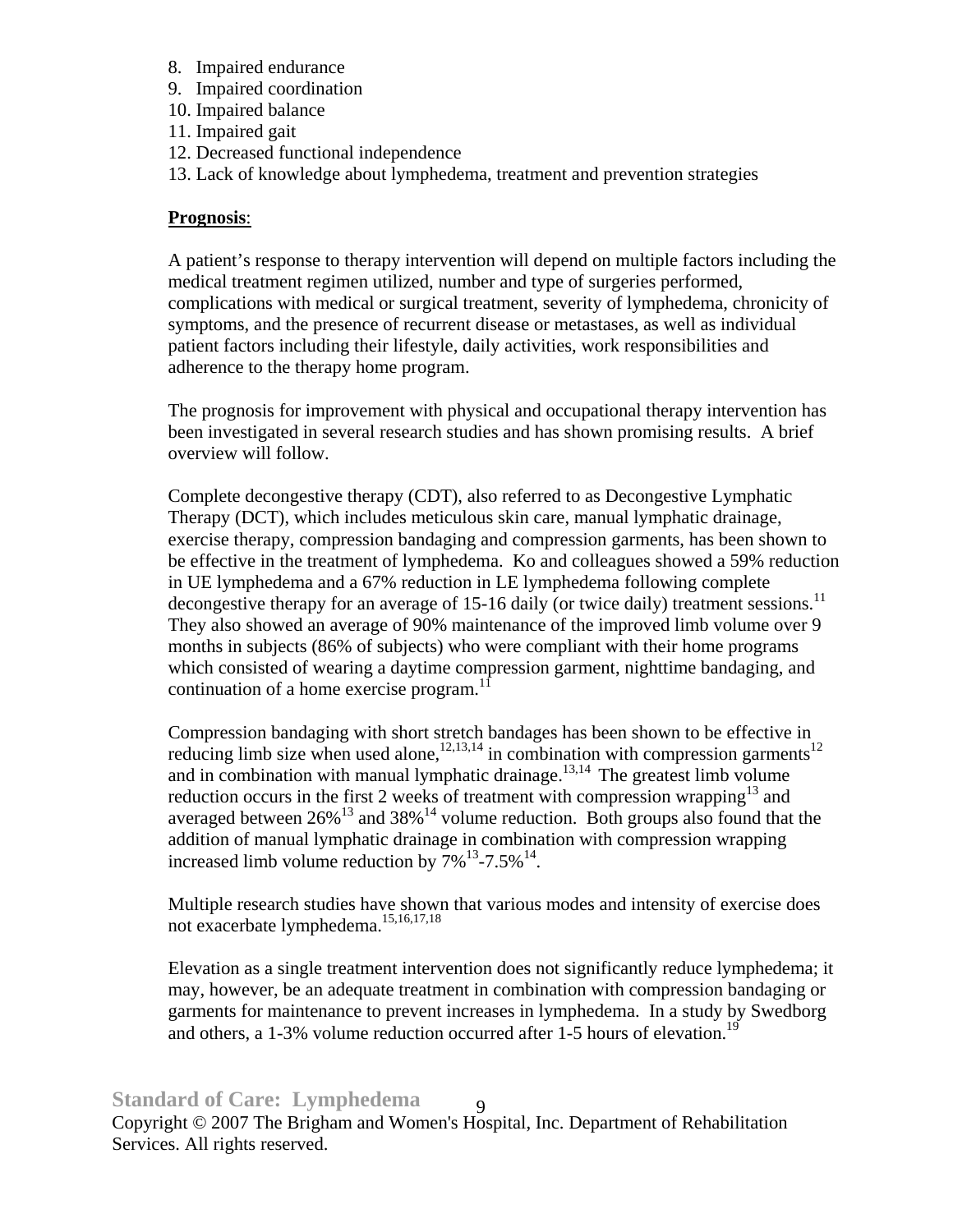In a study by Szuba and others in 2002**,** intermittent pneumatic compression used for 30 minutes/day for 10 days enhanced the initial volume reduction when used in conjunction with CDT. $^{20}$  In a 1998 study by Boris and colleagues, however, the researchers found that 43% of the patients who used the compression pump for treatment of their LE lymphedema developed genital lymphedema.<sup>21</sup> Therefore, use intermittent pneumatic compression for the lower extremities with caution, and always assess for changes in genital lymphedema.

Researchers have also shown that the greatest reduction in limb volume with therapy intervention occurs in individuals with mild lymphedema.<sup>14,22</sup> Educating patients to recognize early signs of lymphedema and seek early treatment, therefore, is advocated for this population.

#### Age Specific Considerations

Lymphedema can affect men and women of all ages. The most common type of lymphedema in the United States is secondary lymphedema, which most often occurs as the result of medical treatment, generally for cancer. Breast cancer can affect both men and women aged 20-90+, and its incidence is 100 times higher in women and increases with age.<sup>23</sup> According the Breast Cancer Facts and Figures 2005-2006 from the American Cancer Society, 95% of new cases between 1998 and 2002 were in women aged 40 and older.<sup>23</sup> The presence of secondary lymphedema, therefore, would be expected to be seen in patients of all ages as well. All patients must be evaluated and treated based on their individual needs and ability to perform certain treatment techniques independently.

#### **Goals**

Short and long term goals to be met in 4-8 weeks may include but are not limited to:

- 1. Independence with home exercise program
- 2. Independence with compression bandaging
- 3. Independence with self massage techniques
- 4. Independence with lymphedema prevention and risk factor reduction strategies
- 5. Reduce limb girth by 25-50%
- 6. Maximize ROM
- 7. Maximize strength
- 8. Independence with postural correction in various positions
- 9. Maximize independence with functional activities

The timeframe for clinical improvement will vary depending on the individual patient and the severity of lymphedema and other coexisting impairments.

# **Treatment Planning / Interventions**

| <b>Established Pathway</b>  | Yes, see attached. | X No   |
|-----------------------------|--------------------|--------|
| <b>Established Protocol</b> | Yes, see attached. | _X_ No |

#### **Standard of Care: Lymphedema**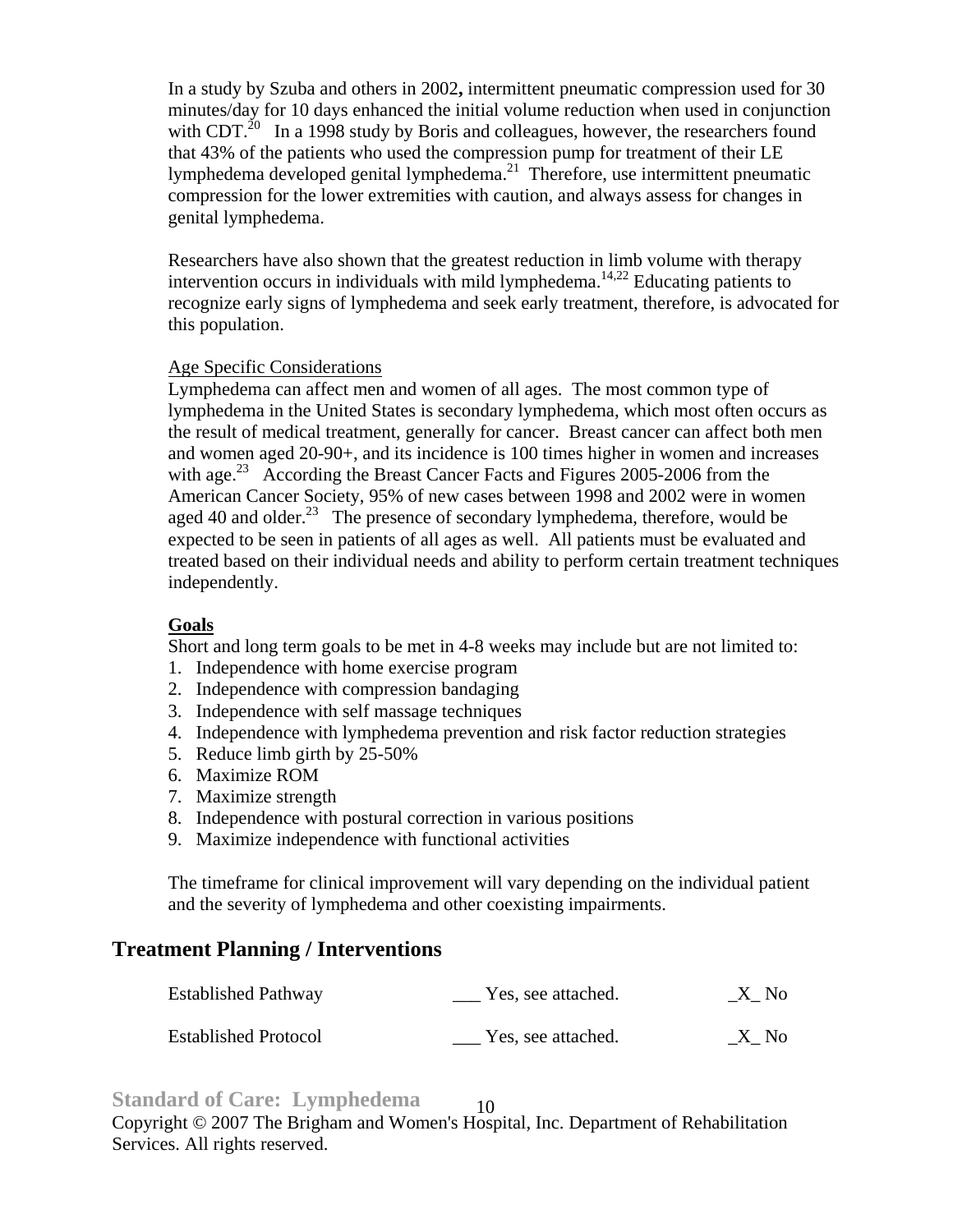#### **Interventions most commonly used for this case type/diagnosis.**

This section is intended to capture the most commonly used interventions for this case type/diagnosis. It is not intended to be either inclusive or exclusive of appropriate interventions.

- Therapeutic exercise program including ROM, strengthening, and stretching
- Postural reeducation
- Manual lymphatic drainage
- Soft tissue mobilization/myofascial release
- Scar tissue management including cross friction massage, scar pads, kinesiotape
- Sensory reeducation and desensitization
- Compression bandaging
- Compression garment recommendations/prescription
- Compression pumps
- Home program for exercises, self massage, compression wrapping
- Patient education on lymphedema prevention or risk factor reduction
- Self care and home management training with instruction in task modification, compensatory techniques and pacing as appropriate
- Gait and balance training as appropriate
- Aquatic therapy (not available at BWH)

#### **Frequency & Duration**:

The frequency and duration of care will be dependent on individual patient's therapeutic needs as determined after a comprehensive evaluation. Consider the patient's ongoing medical treatments and the potential fatigue and side effects associated the treatments when determining frequency of therapy sessions. The frequency and duration may range from a one time visit for an assessment and education regarding lymphedema prevention to 2-3 visits per week for 6 or more weeks depending on the severity of lymphedema and associated impairment

#### **Patient / family education**

Instruct the patient and family:

- Lymphedema prevention and risk factor reduction techniques (handout available)
- Home exercise program (handouts available)
- Expected outcome of treatment and realistic goals
- Need for adherence to home exercise, self massage and compression program to maintain reduced limb volume and ROM of affected shoulder
- Available support groups and resources for patients depending on their individual need

#### **Recommendations and referrals to other providers.**

• Attending physician or surgeon: for any medical complications including suspicion of DVT or cellulitis

#### **Standard of Care: Lymphedema**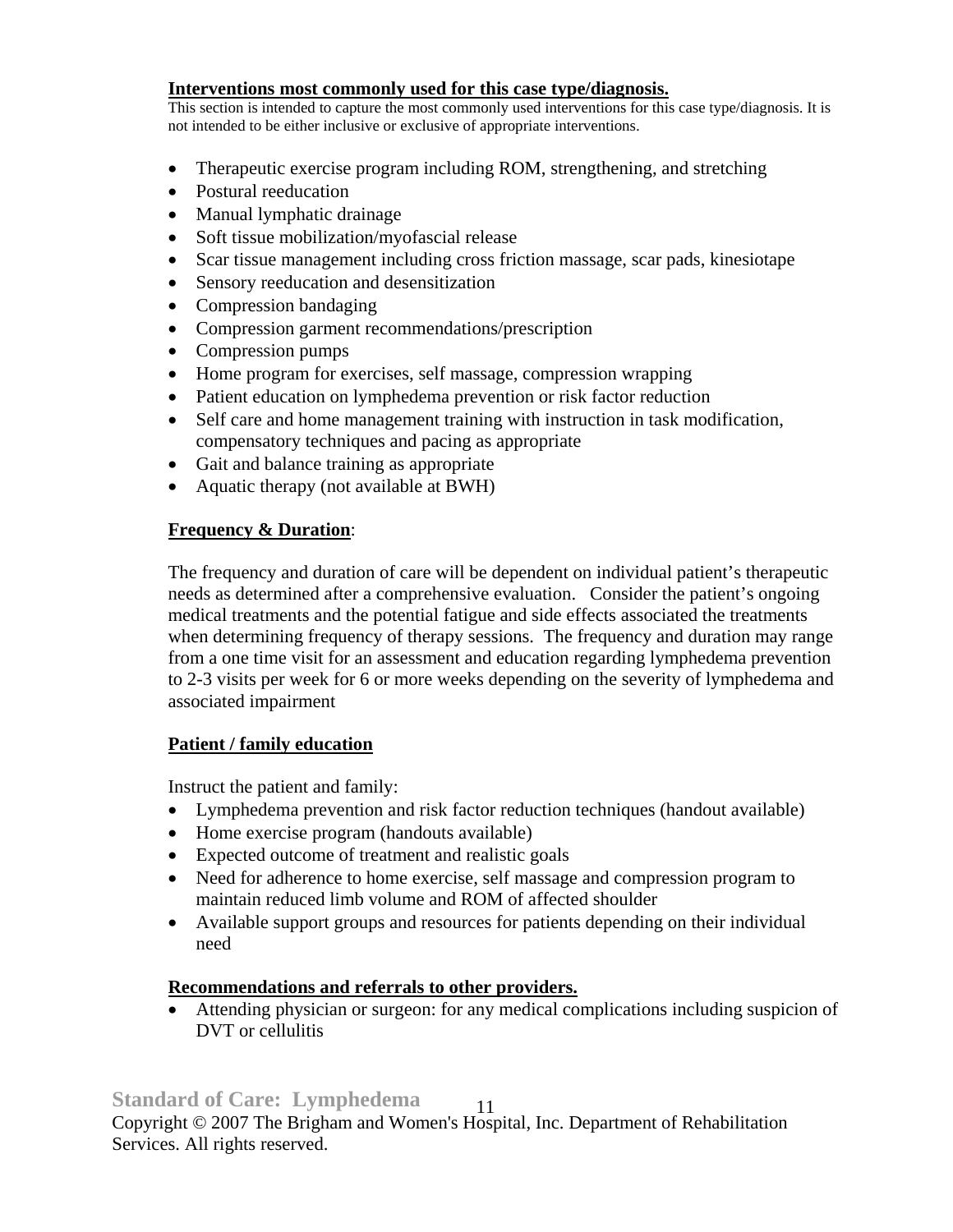- Speech and Language Pathology: for patients with swallowing or speech difficulties associated with head and neck lymphedema
- Social Work or Psychiatry: for social issues and coping
- Nutritionist: for weight management and nutritional consultation
- Complimentary Medicine: may include the Zakim Center for Integrative Therapies at Dana Farber Cancer Institute for massage, acupuncture, Reike, nutritional support and other services
- Support Groups: American Cancer Society, National Lymphedema Network, Greater Boston Lymphedema Network

### **Re-evaluation / assessment**

A formal reassessment should be completed every thirty days in the ambulatory care setting unless warranted sooner. For the acute setting, reassessment should be completed every 10 days unless needed sooner.

Possible triggers for an earlier reassessment include a significant change in medical status or symptoms, a visual change in limb size, sign of infection, or new trauma, as well as a plateau in progress and/or failure to respond to therapy.

Since limb volume can change significantly within a short time frame, girth measurements should be reevaluated more often than every 30 days. Limb measurements should be taken at least every 2 weeks in the ambulatory care clinics.

### **Discharge Planning**

#### **Commonly expected outcomes at discharge**:

Discharge planning begins at the initial evaluation with patient and family education on the goals, treatment plan, prognosis and expected outcomes with therapy. The discharge plan is individualized for each patient and will include education on lifelong commitment to a home program, use of compression garments, self-massage/bandaging techniques and proper skin care for lymphedema prevention. Discharge from formal therapy will occur when the patient has met all of the established goals or has plateaued in their progress.

**Authors:** Stacy Conneely, OT **Reviewed by:** Reg Wilcox, III

2004 Janice McInnes Barb Odaka

7/ 2007

**Reviewed/Updated/Revised: Reviewed by:** Amy Jennings Rubin Karen Weber, PT Marie Josee Paris

**Standard of Care: Lymphedema**  12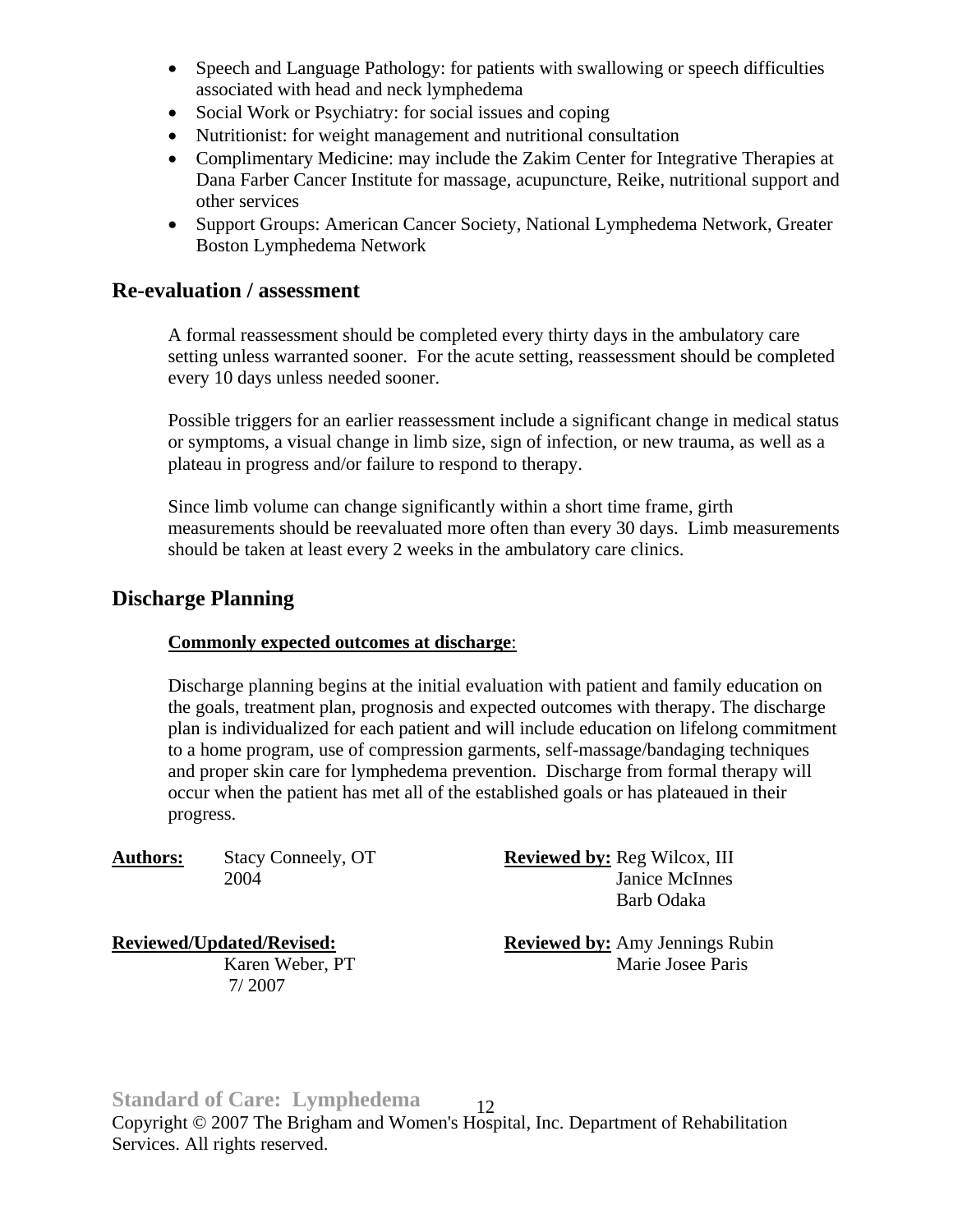# **REFERENCES**

- 1. Petrek JA and Heelan MC. Incidence of breast carcinoma related lymphedema. Cancer. 1998; 83:2776-2781.
- 2. Petrek JA et al. Lymphedema in a cohort of breast carcinoma survivors 20 years after diagnosis. Cancer. 2001; 92(6):1368-1377.
- 3. Armer J et al. Lymphedema following breast cancer treatment, including sentinel lymph node biopsy. Lymphology. 2004; 37(2):73-91.
- 4. Ozaslan C and Kuru B. Lymphedema after treatment of breast cancer. Am J Surg. 2004; 187(1):69-72.
- 5. DRUGDEX ® System [Internet database]. Greenwood Village, Colo: Thomson Micromedex. Updated periodically.
- 6. Markowski J et al. Lymphedema incidence after specific post mastectomy therapy. Arch Phys Med Rehabil. 1981; 62: 449-52.
- 7. Cheville A et al. The grading of lymphedema in oncology clinical trials. Semin Radiat Oncol. 2003; 13(3):214-225.
- 8. Calculate Your Body Mass Index. National Heart Lung and Blood Institute. Obesity Education Initiative Web site. Available at: www.nhlbisupport.com/bmi. Accessed 7/13/07.
- 9. Werner RS et al. Arm Edema in Conservatively Managed Breast Cancer: Obesity is a Major Predictive Factor. Radiology. 1991; 180:177-184.
- 10. Harris SR et al. Clinical practice guidelines for the care and treatment of breast cancer. 11. Lymphedema. Can Med Assoc J. 2001; 164:191-199.
- 11. Ko DSC et al. Effective treatment of lymphedema of the extremities. Arch Surg. 1998; 133:452-458.
- 12. Badger CMA et al. A randomized, controlled, parallel-group clinical trail comparing multilayer bandaging followed by hosiery versus hosiery alone in the treatment of patients with lymphedema of the limb. Cancer. 2000; 88: 2832-2837.
- 13. Johansson K et al. Low intensity resistance exercise for breast cancer patients with arm lymphedema with or without compression sleeve. Lymphology. 2005; 38(4):167-180.
- 14. McNeeley ML et al. The addition of manual lymph drainage to compression therapy for breast cancer related lymphedema: a randomized controlled trial. Breast Cancer Research and Treatment. 2004; 86:95-106.

13

### **Standard of Care: Lymphedema**